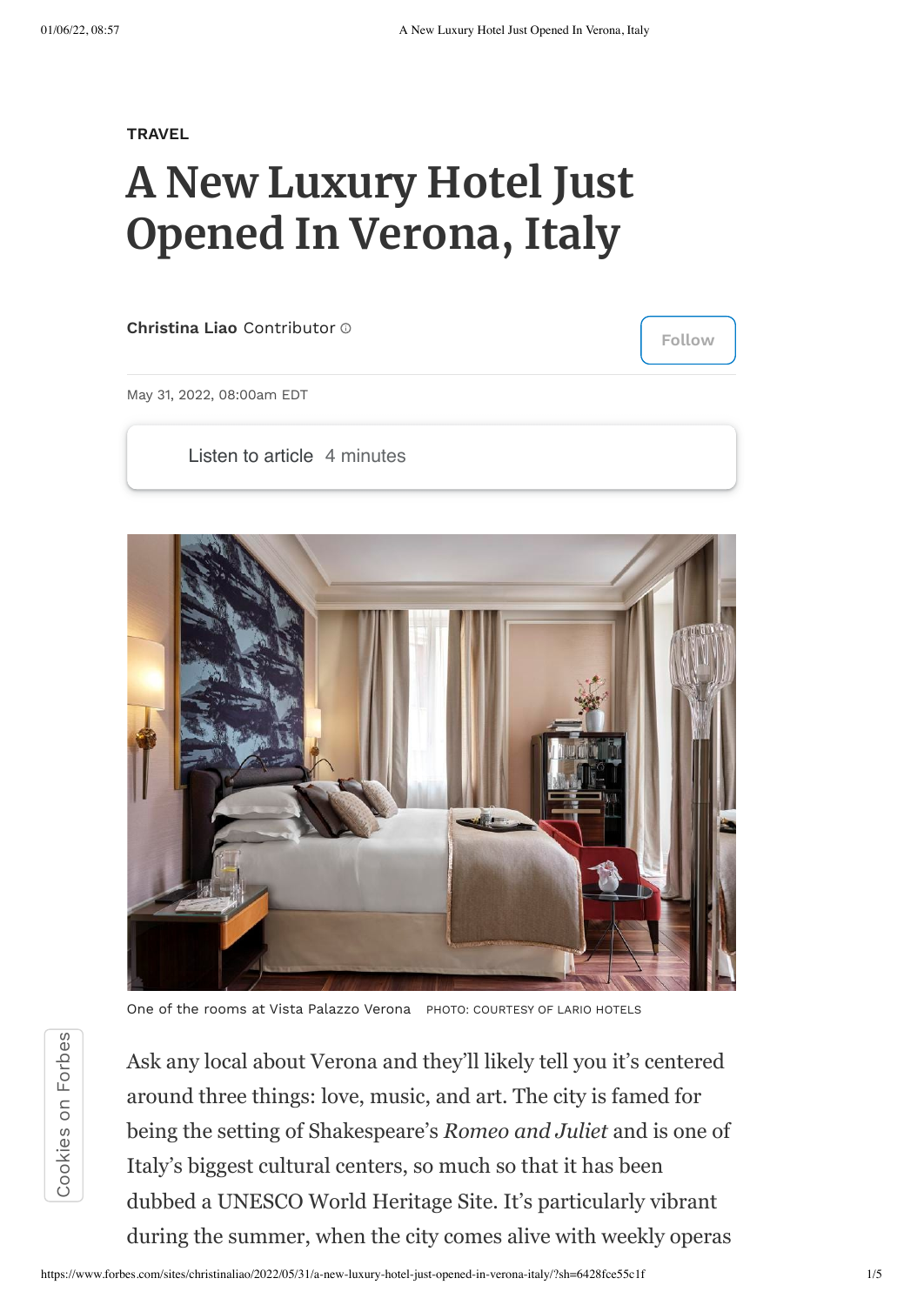Cookies

ត<br>ក

Forbes

at the Verona Arena and a combination of fairs, plays, and concerts at the Roman Theatre. And as of last month, well-heeled travelers that are seeking luxurious digs during their visit can now enjoy a stay at the five-star Vista Palazzo Verona.

The boutique hotel is set in the heart of the Verona, located on a quiet alley off of one of the city's main streets. Just minutes from Juliet's house, Piazza del Erbe, the shop-lined Via Mazzini, and the arena, it's prime for exploration. But once you step inside, you're whisked away to a tranquil haven that feels world's away from the hustle and bustle.



One of the suite's bathrooms with Verde Saint Denis marble quarried in Valle d'Aosta PHOTO: COURTESY OF LARIO HOTELS

Each of the 16 accommodations, 13 of which are suites, are uniquely outfitted; feature their own color palette; and are a true celebration of Italian design, with materials and furnishings having been sourced from local companies and artisans. Most of the luxurious rooms feature both a standalone tub and walk-in rain shower and are outfitted with comfortable Simmons mattresses, but it's the details that make them shine. Above the bed you'll find intricate handwoven masterpieces by Dedar, a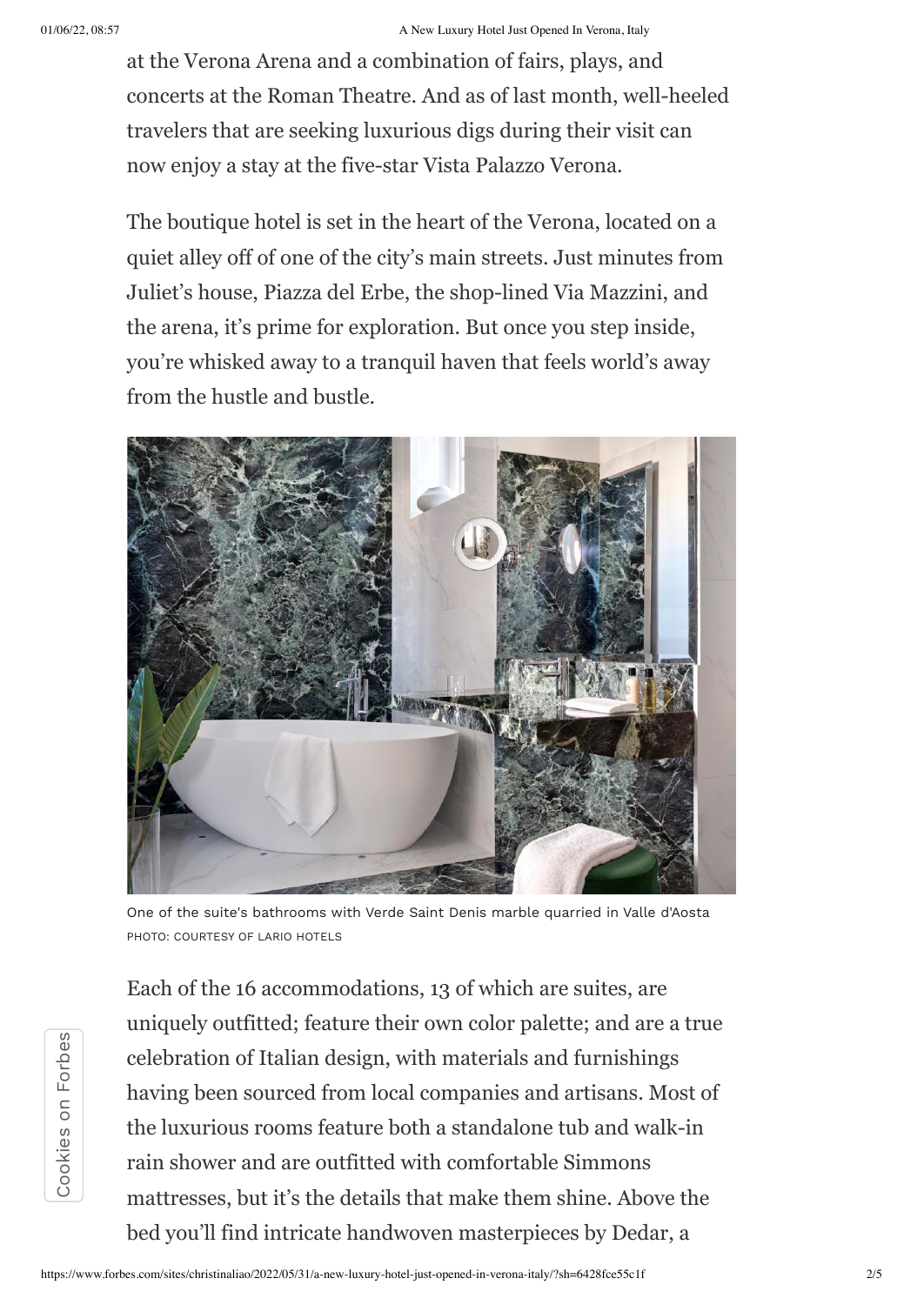## 01/06/22, 08:57 A New Luxury Hotel Just Opened In Verona, Italy

family-run fabric house that dates back to 1976, while custom furnishings are made by Minotti Collezioni. The gorgeous bathrooms are decked out in marble—procured from all around Italy, including Sardinia, Tuscany, and Lombardy—of various colors, including green, slate gray, and orange, and are stocked with plush monogrammed towels by Rivolta Carmignani, natural J.and.C. Cosmetici toiletries, and a vase of eucalyptus and lace leaf set on the sink. It feels like a home, and a very well decorated one, at that.



Sottovoce PHOTO: COURTESY OF LARIO HOTELS

## MORE FOR YOU

Cookies

ត<br>ក

Forbes

**[Suspicious Fire At Home Of Women's Rights Icon Susan B.](https://www.forbes.com/sites/suzannerowankelleher/2021/09/27/fire-womens-rights-susan-b-anthony/) Anthony Over The Weekend**

**['You Heard Me, N-Word Boy.' Flight Attendants Testify About](https://www.forbes.com/sites/suzannerowankelleher/2021/09/25/flight-attendants-testify-air-rage/) The Rise In Air Rage—And What Should Be Done About It**

**[Delta Is Asking Airlines To Share Their No-Fly Lists](https://www.forbes.com/sites/suzannerowankelleher/2021/09/25/delta-is-asking-airlines-to-share-their-no-fly-lists/)**

Above you'll find a rooftop terrace with 360-degree views of the city. Stop by for an apertivo, then head down the stairs to the hotel's restaurant, Sottovoce, where the Milanese chef shines a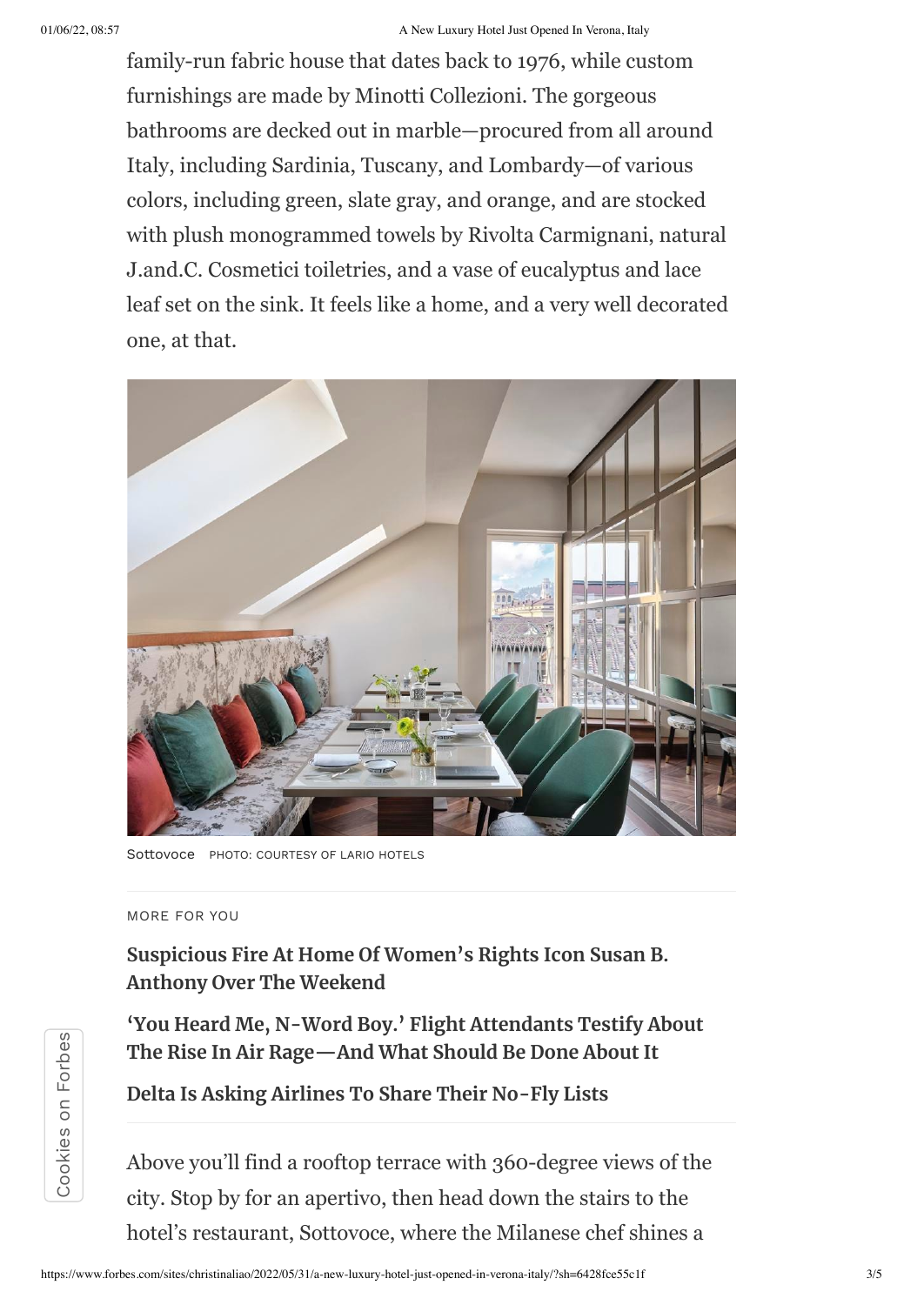spotlight on ingredients found in the Veneto region. There's also a robust wine cellar that features 150 different labels, majority of which are from the area, but with at least one vino representing every region of Italy in addition to a few French options as well.



The spa suite PHOTO: COURTESY OF LARIO HOTELS



**Forbes Lifestyle**

READ [MORE](https://www.forbes.com/sites/oliviaperez/2022/05/31/how-house-of-lon-is-paving-the-way-for-a-new-generation-of-furniture-lovers/?traffic_source=Connatix)



But no stay at Vista Palazzo Verona would be complete without a visit to the full-service spa. The subterranean oasis utilizes